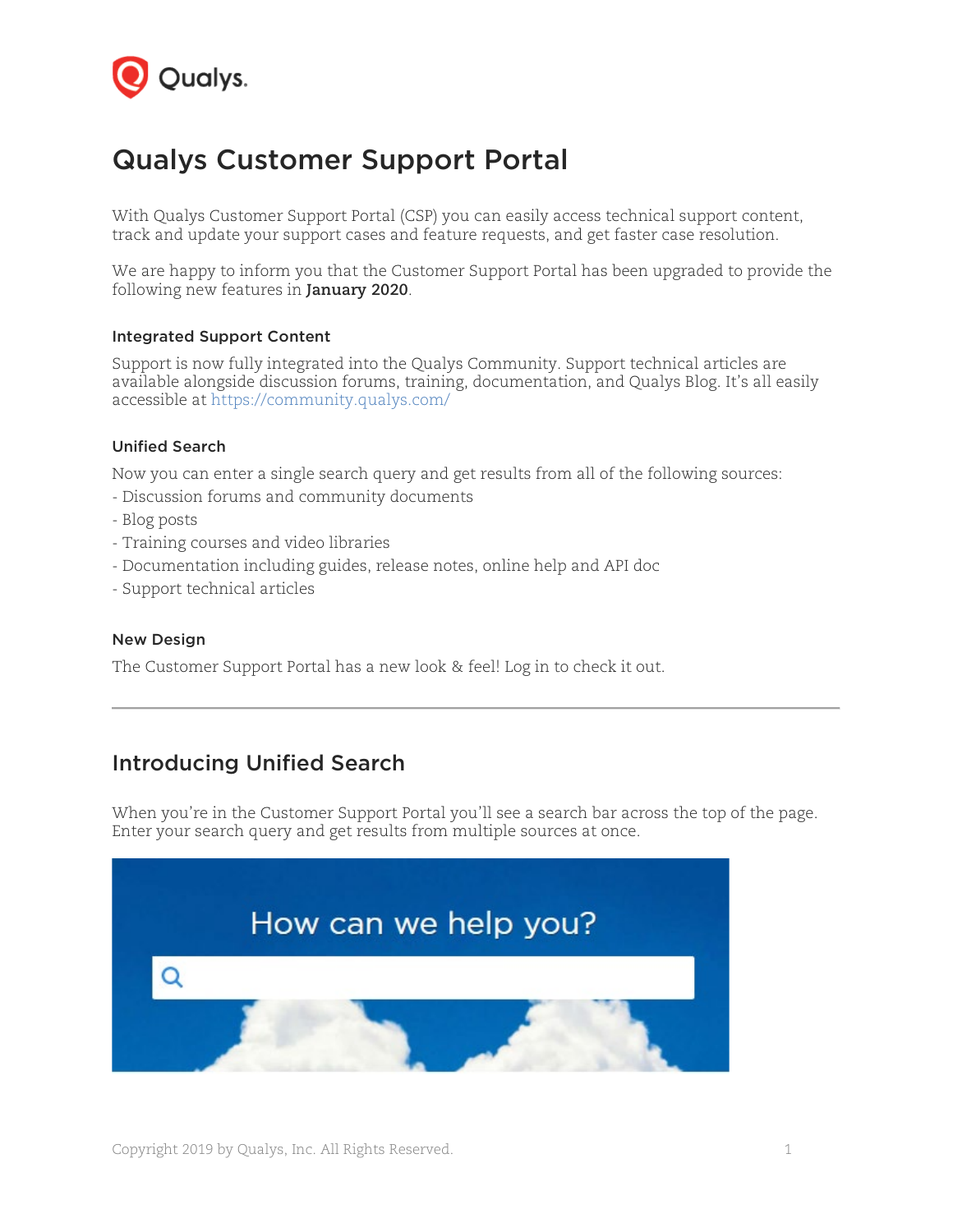The search results page displays results from all content sources. It's backed by machine learning and a relevance tuning engine that increases the rank of articles based on usage analytics. That means you'll see search results that other users have found to be relevant.



(A) Use filters to narrow your results. Filter results by Cloud App (product name), content source and content type.

(B) View results from community discussions, the Qualys blog, Qualys training, product documentation and the Support knowledgebase.

(C) Click on Quick View for any item in your results to view the content within the same pane.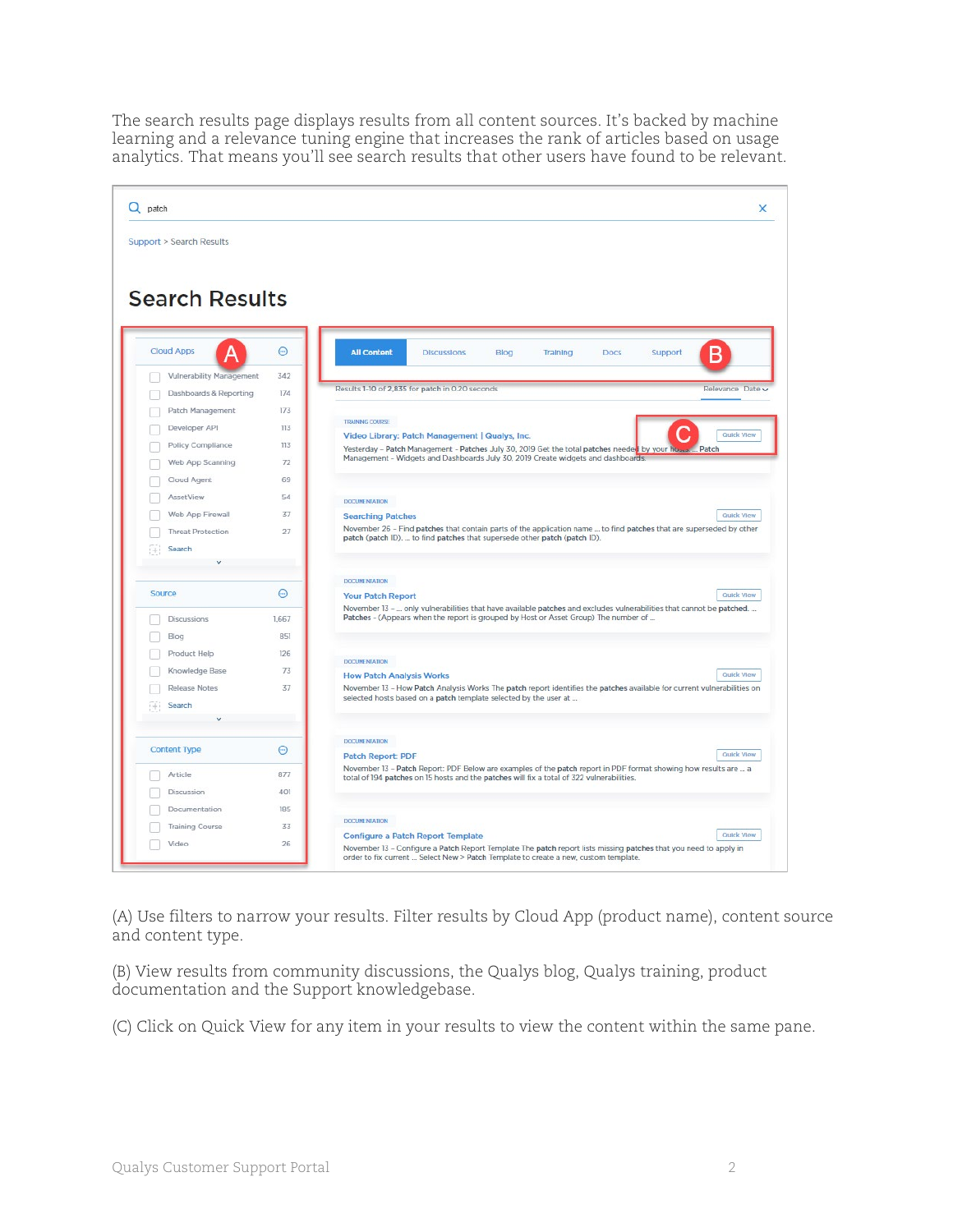## Using the Qualys Customer Support Portal

## How to Access the Customer Support Portal

#### From your Qualys Subscription

Log in to your Qualys Cloud Suite account, then go to Help on the top right corner and choose Contact Support. The Customer Support Portal will open in a new browser tab.

|                 | When Customer Support Portal is enabled for your subscription and<br>you access it in this way, you'll be able to view and manage all of |
|-----------------|------------------------------------------------------------------------------------------------------------------------------------------|
| Online Help     | your cases and feature requests from within the portal.                                                                                  |
| Contact Support | When Customer Support Portal is not enabled for your subscription,<br>you'll have access to the portal with integrated search, but you   |
| Account Info    | won't be able to view your cases.                                                                                                        |
| Resources       | Want to have this feature enabled? Simply open a support case                                                                            |
| Training        | once you're in the portal and choose the Product option<br>"Account/Subscription".                                                       |
| About           |                                                                                                                                          |

### From the Qualys Community

Go to the Qualys Community at [https://www.community.qualys.com](https://www.community.qualys.com/) and choose the new Support option. You'll be directed to the new Customer Support Portal with integrated search. Note that when you access the Customer Support Portal from the Qualys Community, you will not be authenticated and won't be able to view your support cases.

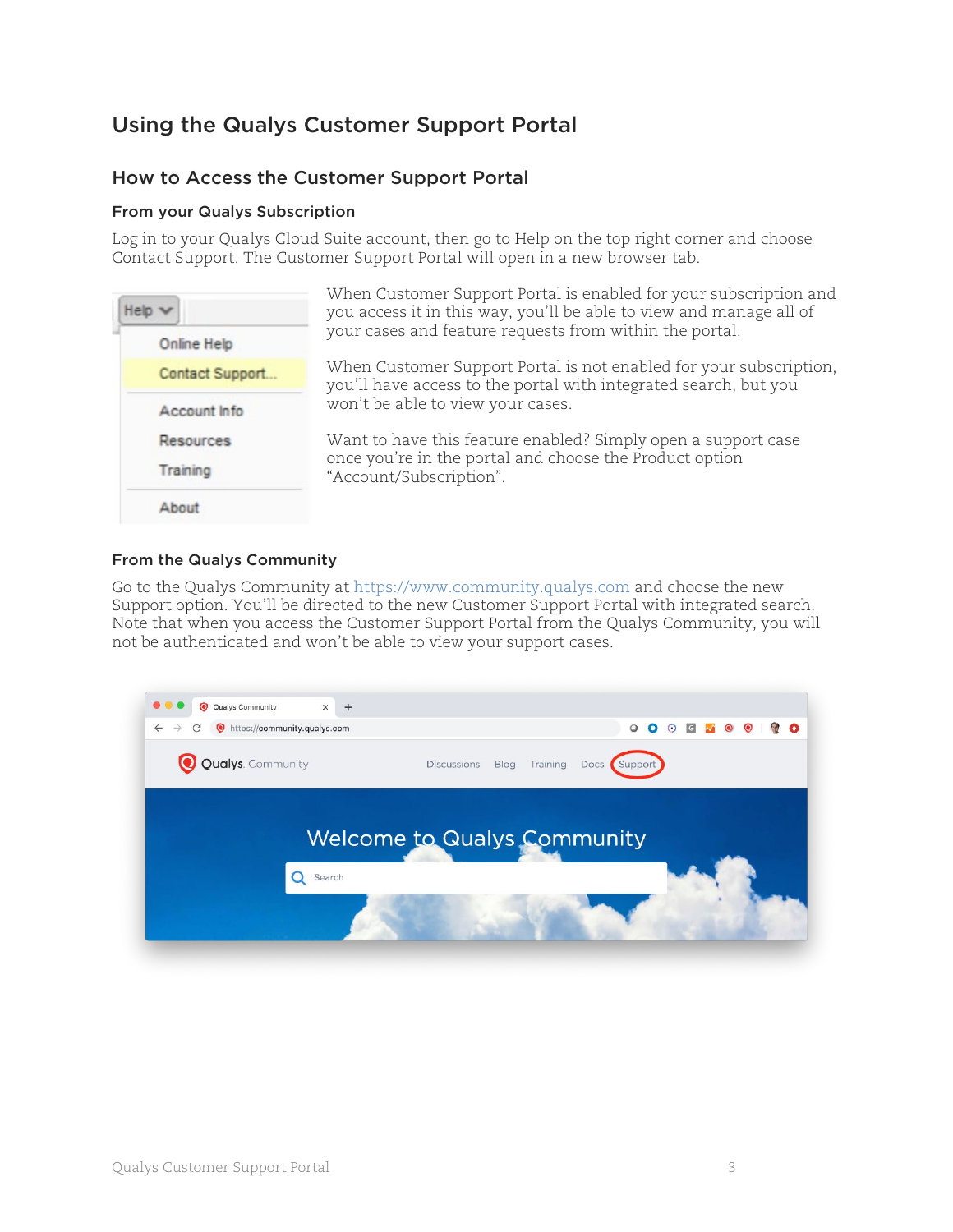## Quick Look at the Customer Support Portal

The Customer Support Portal has been redesigned to make it easier for you to avoid common issues, and create and track your cases and feature requests. The new portal gives you access to troubleshooting guides and common solutions from Qualys Support, plus platform status, support knowledge articles, and your cases and feature requests.

| Search<br>Q                                                                 | How can we help you?                                                                                   |
|-----------------------------------------------------------------------------|--------------------------------------------------------------------------------------------------------|
|                                                                             |                                                                                                        |
|                                                                             |                                                                                                        |
| Get Started with Support                                                    | <b>About My Platform</b>                                                                               |
| How to Work with Qualys Support<br>Common Support Issues and Solutions      | Get current status of Qualys Shared Platforms, including planned<br>maintenance and service incidents. |
| Troubleshooting Guides:<br>VM   PC   WAS   Cloud Agent   FIM                | <b>Platform Status</b>                                                                                 |
| Latest Product Releases and API Releases<br>Documentation and Release Notes | What's My Platform?                                                                                    |
| <b>Recommended Training</b>                                                 |                                                                                                        |
| <b>Popular Articles</b><br><b>Newest Articles</b>                           |                                                                                                        |

Quickly view popular and newly added articles using the available tabs.

The links under Get Started with Support are handpicked articles to help users get started with the Customer Support Portal plus other helpful content.

The About My Platform section provides quick access to details about your Qualys Cloud Platform and its status.

When you access the Customer Support Portal from within your subscription (and Customer Support Portal is enabled), you'll see the Cases and Feature Requests tabs where you can view and manage all your Support cases.

|                | <b>Popular Articles</b>              |            | Newest Articles     | Cases                                                                                                      | <b>Feature Requests</b>                     |                         |                    |                        |                    |
|----------------|--------------------------------------|------------|---------------------|------------------------------------------------------------------------------------------------------------|---------------------------------------------|-------------------------|--------------------|------------------------|--------------------|
|                | My Open Cases                        |            | ÷                   | <b>Case History Report</b>                                                                                 |                                             |                         |                    |                        | <b>Create Case</b> |
|                | Cases<br>My Open Cases               |            |                     | 10+ items . Sorted by Case Number . Filtered by all cases - 5 more filters applied . Updated 7 minutes ago |                                             |                         | Q Search this list |                        | G                  |
|                | Ca $\uparrow \vee$ St $\vee$ Subject |            |                     |                                                                                                            | Date/Time Ope $\vee$ Last Modified D $\vee$ | <b>Case Agent</b>       | $\vee$ Severity    | $\vee$ Product         | $\checkmark$       |
| Ŧ              | 509063                               | <b>New</b> | TEst-csp            | 11/7/2019 1:02 AM                                                                                          | 11/11/2019 1:24 AM                          | <b>Abhiit Marathe</b>   | S3 - Medium        |                        |                    |
| $\overline{2}$ | 509065                               | <b>New</b> | <b>Test For CSP</b> | 11/7/2019 1:33 AM                                                                                          | 12/5/2019 4:44 AM                           | SFDC-Automation Support | S3 - Medium        |                        |                    |
| 3              | 509071                               | New        | CSP-Nov-08          | 11/7/2019 10:12 PM                                                                                         | 11/7/2019 10:12 PM                          |                         | S3 - Medium        | Account / Subscription |                    |
| $\overline{4}$ | 509074                               | New        | CSP-Test-33         | 11/7/2019 10:21 PM                                                                                         | 11/7/2019 10:21 PM                          |                         | S3 - Medium        | Account / Subscription |                    |
| 5              | 509075                               | <b>New</b> | TRest               | 11/7/2019 10:22 PM                                                                                         | 11/7/2019 10:22 PM                          |                         | S3 - Medium        | Account / Subscription |                    |
| 6              | 509076                               | <b>New</b> | Test-CSP-08         | 11/7/2019 10:25 PM                                                                                         | 11/7/2019 10:25 PM                          |                         | S3 - Medium        | Account / Subscription |                    |
| $\mathcal{I}$  | 509077                               | <b>New</b> | Test-CSP-21         | 11/7/2019 10:27 PM                                                                                         | 11/7/2019 10:27 PM                          |                         | S3 - Medium        | Account / Subscription |                    |
| 8              | 509081                               | New        | CSP-11-11           | 11/10/2019 10:20 PM                                                                                        | 11/10/2019 10:46 PM                         | Ridhima Bali            | S3 - Medium        | Account / Subscription |                    |
| 9              | 509083                               | <b>New</b> | CSP Test Reader     | 11/11/2019 12:21 AM                                                                                        | 11/11/2019 12:21 AM                         |                         | S3 - Medium        | Account / Subscription |                    |
| 10             | 509092                               | <b>New</b> | Test-CSP-Nov-12     | 11/12/2019 1:00 AM                                                                                         | 11/12/2019 1:28 AM                          |                         | S3 - Medium        | Account / Subscription |                    |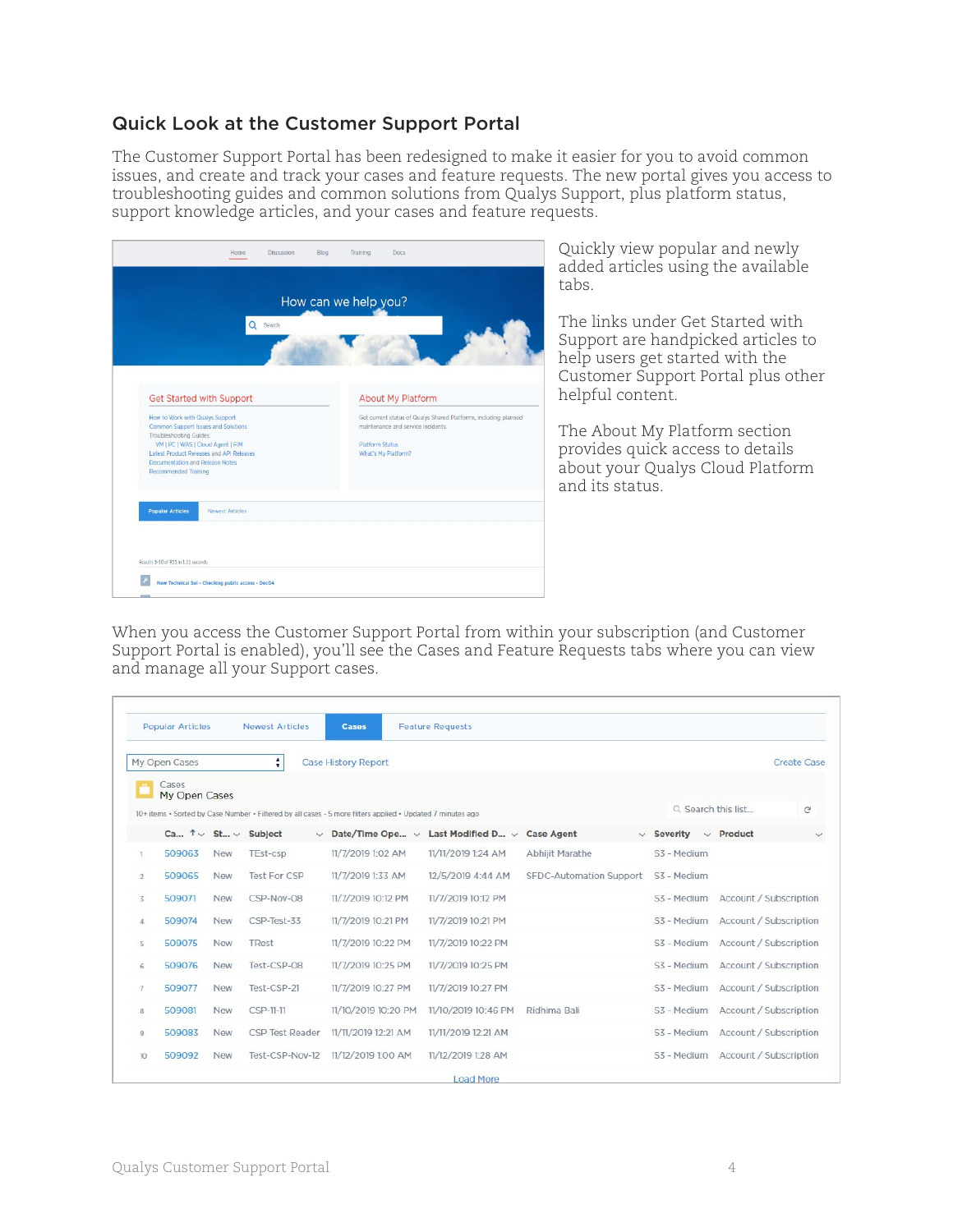## How to Create a Support Case

If you tried our search and didn't find your answer, then create a new Support case from within the portal. Click "Create a Support Case" at the bottom of the Home page.

| How To - Latest<br>New Documentation - Nov 27<br>Technical Solution - Nov 27<br>$\begin{array}{ c c c c c }\hline 1&1&1&1&1\\ \hline \end{array}$<br>Results per page   10   25   30   100<br>Need more help? | Create a Support Case |  |  |
|---------------------------------------------------------------------------------------------------------------------------------------------------------------------------------------------------------------|-----------------------|--|--|
|                                                                                                                                                                                                               |                       |  |  |
|                                                                                                                                                                                                               |                       |  |  |
|                                                                                                                                                                                                               |                       |  |  |
|                                                                                                                                                                                                               |                       |  |  |
|                                                                                                                                                                                                               |                       |  |  |
|                                                                                                                                                                                                               |                       |  |  |
|                                                                                                                                                                                                               |                       |  |  |
|                                                                                                                                                                                                               |                       |  |  |
|                                                                                                                                                                                                               |                       |  |  |
|                                                                                                                                                                                                               |                       |  |  |

Choose the New Case tab. As you enter details about your case like the title, description and product, we'll automatically generate a search that suggests solutions to your issue. Check the recommended solutions to see if they resolve your issue and you won't need to submit a case.

| <b>New Case</b><br><b>New Feature Request</b> |          |                              |                                                                                                                  |      |          |      |                   |
|-----------------------------------------------|----------|------------------------------|------------------------------------------------------------------------------------------------------------------|------|----------|------|-------------------|
| Case Title                                    |          | <b>Recommended Solutions</b> |                                                                                                                  |      |          |      |                   |
| Description                                   |          | <b>All Content</b>           | <b>Discussions</b>                                                                                               | Blog | Training | Docs | Support           |
|                                               |          |                              |                                                                                                                  |      |          |      |                   |
|                                               |          | ANTICLE:                     |                                                                                                                  |      |          |      |                   |
|                                               | 11       |                              | New Technical Sol - Checking public access - Dec04<br>Today - New Technical Sol - Checking public access - Dec04 |      |          |      | Quick View        |
|                                               |          |                              |                                                                                                                  |      |          |      |                   |
| Product                                       | ۰        | <b>ARTICLE</b>               |                                                                                                                  |      |          |      |                   |
| Component                                     |          |                              | New Documentation to check CSP access - Dec 04                                                                   |      |          |      | Quick View        |
|                                               |          |                              | Today - New Documentation to check CSP access - Dec 04                                                           |      |          |      |                   |
| <b>Business Impact</b>                        |          |                              |                                                                                                                  |      |          |      |                   |
|                                               |          | ARTICLE:                     |                                                                                                                  |      |          |      |                   |
|                                               |          |                              | New Documentation to check public access - Dec 04<br>Today - New Documentation to check public access - Dec 04   |      |          |      | <b>Quick View</b> |
|                                               | 1,       |                              |                                                                                                                  |      |          |      |                   |
|                                               |          | ARTICLE.                     |                                                                                                                  |      |          |      |                   |
| Public                                        | ÷        |                              | New Technical Sol - Checking access to CSP - Dec 04                                                              |      |          |      | Quick View        |
| <b>Username</b>                               | $\alpha$ |                              | Today - New Technical Sol - Checking access to CSP - Dec 04                                                      |      |          |      |                   |
|                                               |          |                              |                                                                                                                  |      |          |      |                   |
| Customer Notes                                |          | <b>ARTICLE</b>               |                                                                                                                  |      |          |      |                   |
|                                               |          |                              | New How To - Checking access to CSP - Dec 04                                                                     |      |          |      | <b>Quick View</b> |
|                                               |          |                              | Today - New How To - Checking access to CSP - Dec 04                                                             |      |          |      |                   |

Provide the following details when creating a new case, then click the "Create Case" button. After clicking this button we'll assign a case number and give you the opportunity to add attachments that may help us better resolve your issue.

Case Title – A brief description of the issue.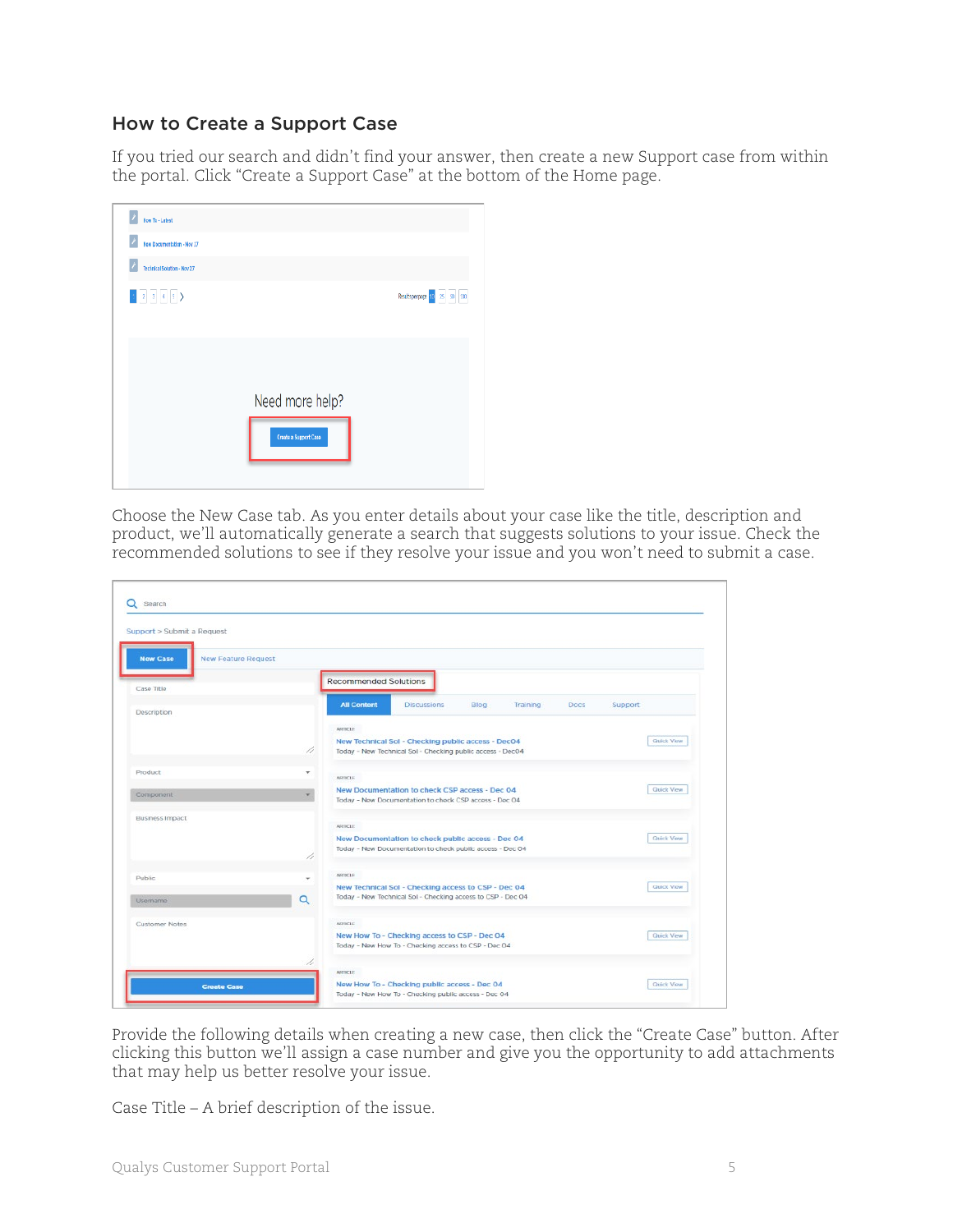Description – Describe in detail your support request. Providing as much detail as possible is key to helping the Qualys Support team resolve your issue faster.

Product – Choose the Qualys Product that best fits the issue you're reporting.

Component – The Component list is dynamically updated based on your Product selection. Picking the area/function of the product that applies to your issue will help the Qualys Support team in resolving your issue faster.

Business Impact – The impact this issue has on your business.

Platform – The Qualys Platform: Public (the default) or Private/Others. If your account is on a Qualys Private Cloud Platform, select "Private/Others".

Username – We'll auto-populate this field with your default username (Qualys login) when you access the portal from within your subscription. If your username is not auto-populated use the "Lookup" feature to pick from a list of usernames available to you. When Platform is set to "Private/Others" you can bypass this field. If Customer Support Portal is not enabled for your subscription, then this field is disabled.

Customer Notes – Add additional notes here.

## How to Create a Feature Request



If you're interested in new functionality within any of the Qualys products consider opening a Feature Request. The steps are similar to opening a Support Case. Simply pick Feature Request instead of New Case.

Provide details about your request and then click the "Create Feature Request" button. You'll have an opportunity to add attachments to your request after clicking the button.

When entering a description for your request, be sure to explain in detail your use case. For example, "As a <type of user> I want <some goal> so that <some reason>."

Are you Using a Workaround – It is extremely important to select Yes or No for this field as it helps the Qualys Product teams understand the priority of the issue.

Workaround Description – If you are using a workaround then please describe the workaround.